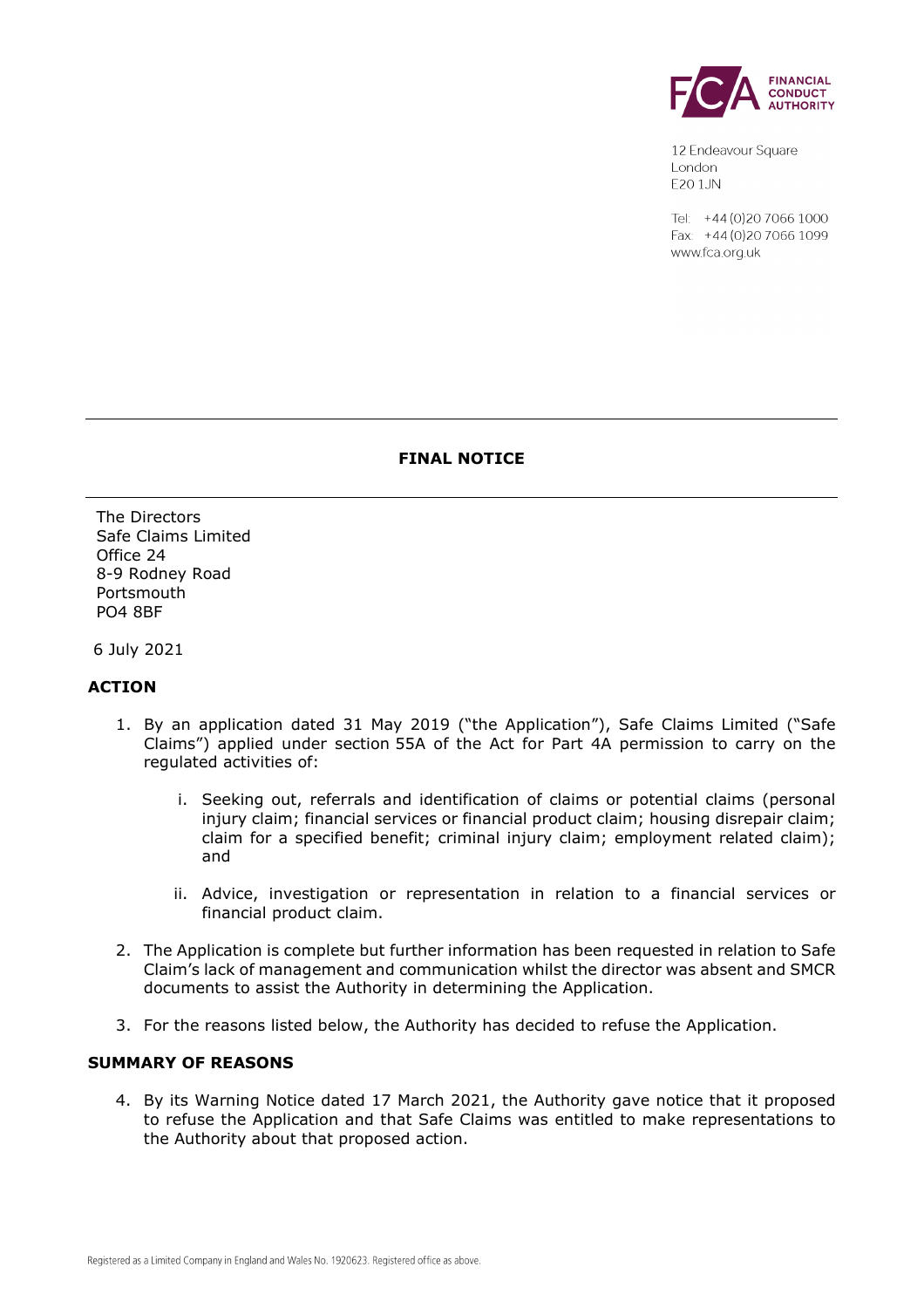- 5. As no representations were received by the Authority from Safe Claims within the time allowed by the Warning Notice, the default procedures in paragraph 2.3.2 of the Authority's Decision Procedure and Penalties Manual applied, permitting the Authority to treat the matters referred to in its Warning Notice as undisputed and, accordingly, to give a Decision Notice.
- 6. By its Decision Notice dated 11 May 2021, the Authority gave Safe Claims notice that it had decided to take the action described above.
- 7. Safe Claims had 28 days from the date the Decision Notice was given to refer the matter to the Tribunal. No referral was made to the Tribunal within this period of time or to date.
- 8. Under section 390(1) of the Act, the Authority, having decided to refuse the Application and there having been no reference of that decision to the Tribunal, must give Safe Claims a Final Notice of its refusal.
- 9. Safe Claims has failed to respond to 14 requests for the provision of information considered by the Authority to be necessary to allow the Application to be determined. The last request included a statement to the effect that Safe Claims must contact the Authority within 10 business days, or the Authority would recommend to the Authority's RTC that Safe Claims receive a Warning Notice. No response was received.
- 10. The Authority has therefore determined the Application based upon the information received to date, in circumstances where its requests for information have not been met. Having reviewed that information, the Authority cannot ensure that Safe Claims satisfies, and will continue to satisfy, the threshold conditions.
- 11.Authorised firms (and those seeking authorisation) are expected to engage with the Authority in an open and cooperative way. The failure to provide the requested information raises concerns that Safe Claims would fail to do so if the Application were to be granted.
- 12. The failure to provide the information raises concerns as to whether Safe Claims:
	- a. can be effectively supervised by the Authority as required by threshold condition 2C (Effective Supervision);
	- b. has appropriate human resources, given Safe Claims' failure to provide the Authority with the requested information as required by threshold condition 2D (Appropriate Resources); and
	- c. will conduct its business with integrity and in compliance with proper standards as required by threshold condition 2E (Suitability).

## **DEFINITIONS**

13. The definitions below are used in this Decision Notice.

"the Act" means the Financial Services and Markets Act 2000;

"the Application" means the application referred to in paragraph 1 above;

"the Authority" means the Financial Conduct Authority;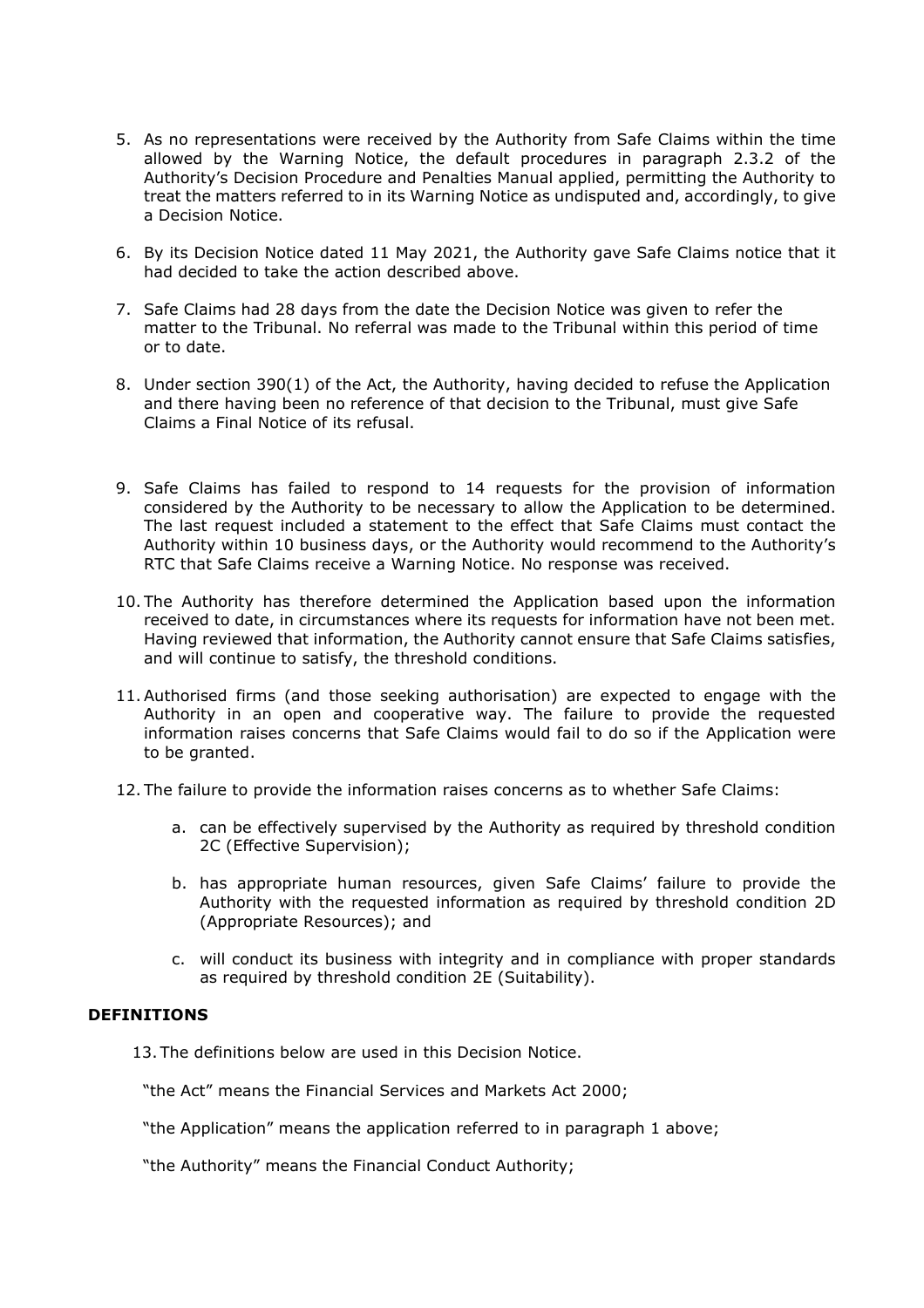"the Decision Notice" means the decision notice dated 11 May 2021 given to Safe Claims by the Authority;

"the RDC" means the Authority's Regulatory Decisions Committee;

"the RTC" means the Authority's Regulatory Transactions Committee;

"SUP" means the Supervision section of the Authority's handbook;

"SYSC" means the Senior Management Arrangements, Systems and Controls section of the Authority's handbook;

"the Tribunal" means the Upper Tribunal (Tax & Chancery Chamber); and

"the Warning Notice" means the warning notice dated 17 March 2021 given to Safe Claims by the Authority.

## **FACTS AND MATTERS**

- 14. The Application was received by the Authority on 31 May 2019.
- 15. Further information was requested from Safe Claims under section 55U(5) of the Act.
- 16. On 6 September 2019, the Authority sent an email to Safe Claims requesting that Safe Claims provide the following information in support of the Application by 20 September 2019:
	- i. Trading names information.
	- ii. Client journey and consent information.
	- iii. Financial resources information including:
		- i. Worked calculation of how Safe Claims meets its Prudential Resources Requirement;
		- ii. Details of the assumptions underpinning Safe Claims' cash flow and profit/loss forecast figures; and
		- iii. Details of Safe Claims' revenue split per product/service.
	- iv. Organisation chart.
	- v. Referral Scheme information.
	- vi. Answers to questions  $5.11(d)$  and  $5.17$  in the Individual Form (TIF Form) which is used to assess the appropriate resources and suitability in relation to individuals responsible for the management of a CMC.
- 17.On 20 September 2019, Safe Claims responded to the Authority's request for information sent on 6 September 2019. Safe Claims provided all the information requested at paragraphs  $16(i) - (vi)$  above, apart from the information requested at paragraph 16(v), namely a spreadsheet of all the referrals made over the last 6 months.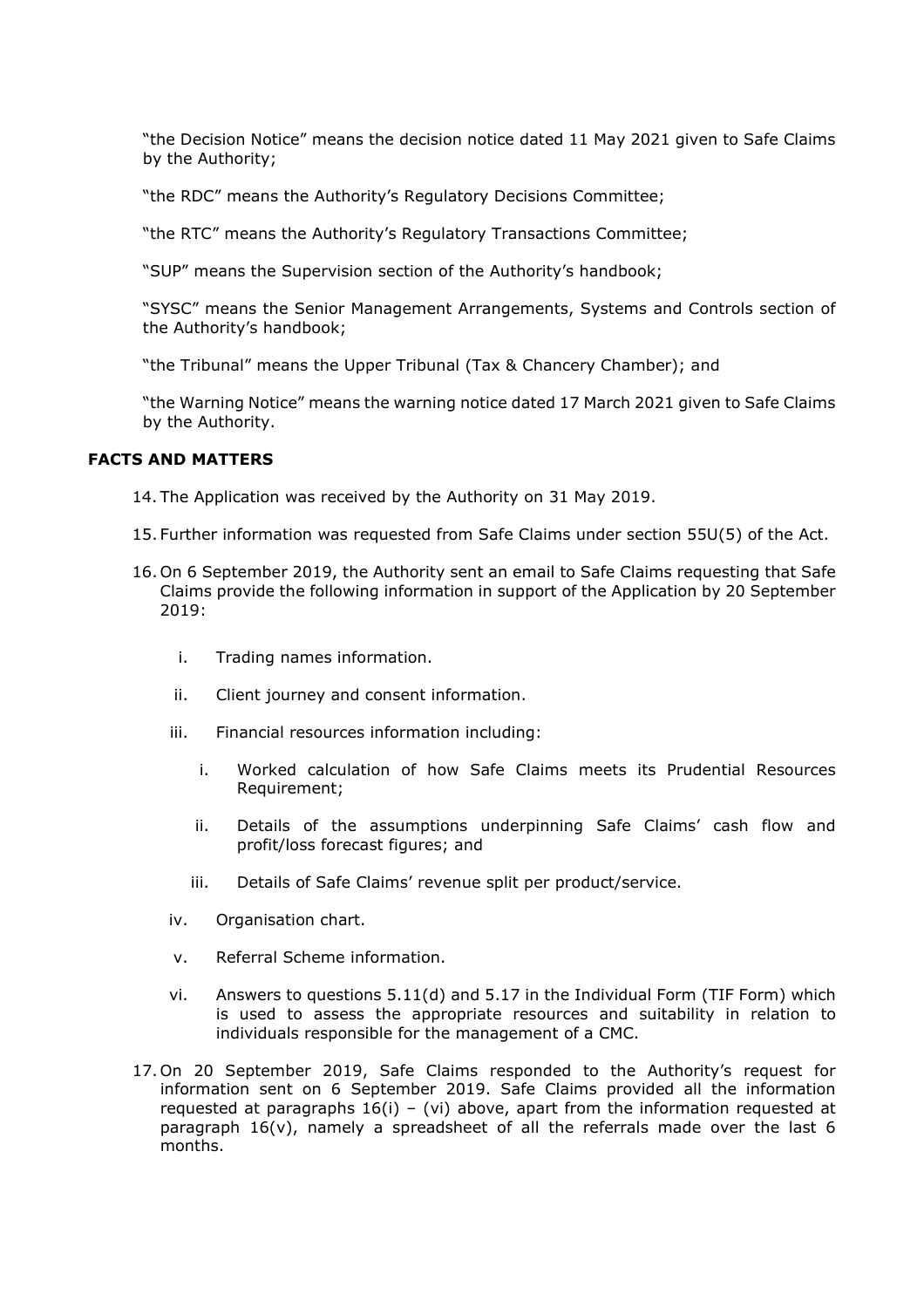- 18.On 24 September 2019, the Authority requested that Safe Claims provide a spreadsheet of all referrals made over the last 6 months. Safe Claims provided this information on 24 September 2019.
- 19. On 26 September 2019, the Authority emailed Safe Claims requesting that it amend its website in order to comply with the rules on financial promotions.
- 20. On 27 September 2019, the Authority emailed Safe Claims seeking to arrange a time to discuss the Application. Safe Claims did not respond.
- 21.On 1 October 2019, the Authority sent an email to Safe Claims requesting that Safe Claims provide the following information in support of the Application by 4 October 2019:
	- i. SMCR supporting documentation; and
	- ii. A Statement of Responsibilities.
- 22. On 16 October 2019, Safe Claims' director called the Authority and stated that she had been out of the office because she was receiving treatment for a medical condition. The director provided the Authority with the name of an alternative member of staff to speak to in her absence.
- 23. On 18 October 2019, the Authority emailed Safe Claims stating it needed to amend its website as it did not comply with financial promotions rules.
- 24. On 19 November 2019, Safe Claims emailed the Authority stating the changes requested by the Authority on 18 October 2019 had been made.
- 25. On 26 November 2019, the Authority emailed Safe Claims seeking to arrange a time for the Authority to speak to Safe Claims. Safe Claims did not respond.
- 26. On 5 December 2019, the Authority emailed Safe Claims requesting amendments to its website in order to comply with financial promotions rules and requested information relating to Safe Claims' business plan by 19 December 2019. This included information on Safe Claims' qualifications and experience to process mis-sold mortgage claims and its plans on expanding to customers who speak Romanian, Bulgarian and Hungarian. Safe Claims did not respond by the deadline.
- 27. On 20 December 2019, the Authority emailed Safe Claims requesting a response to the request made on 5 December 2019 by 3 January 2020. Safe Claims did not respond by the deadline.
- 28. On 10 January 2020, Safe Claims provided a response to the request made on 20 December 2019, however this response was not received on this date but was forwarded on to the Authority on 5 March 2020.
- 29. On 28 January 2020, the Authority sent a letter to Safe Claims by email, noting the lack of response to its previous information requests on 5 December 2019 and 20 December 2019 and informing Safe Claims that a failure to provide the information by 11 February 2020 would result in the Application being determined based upon the information received to date and that might result in a recommendation to the RTC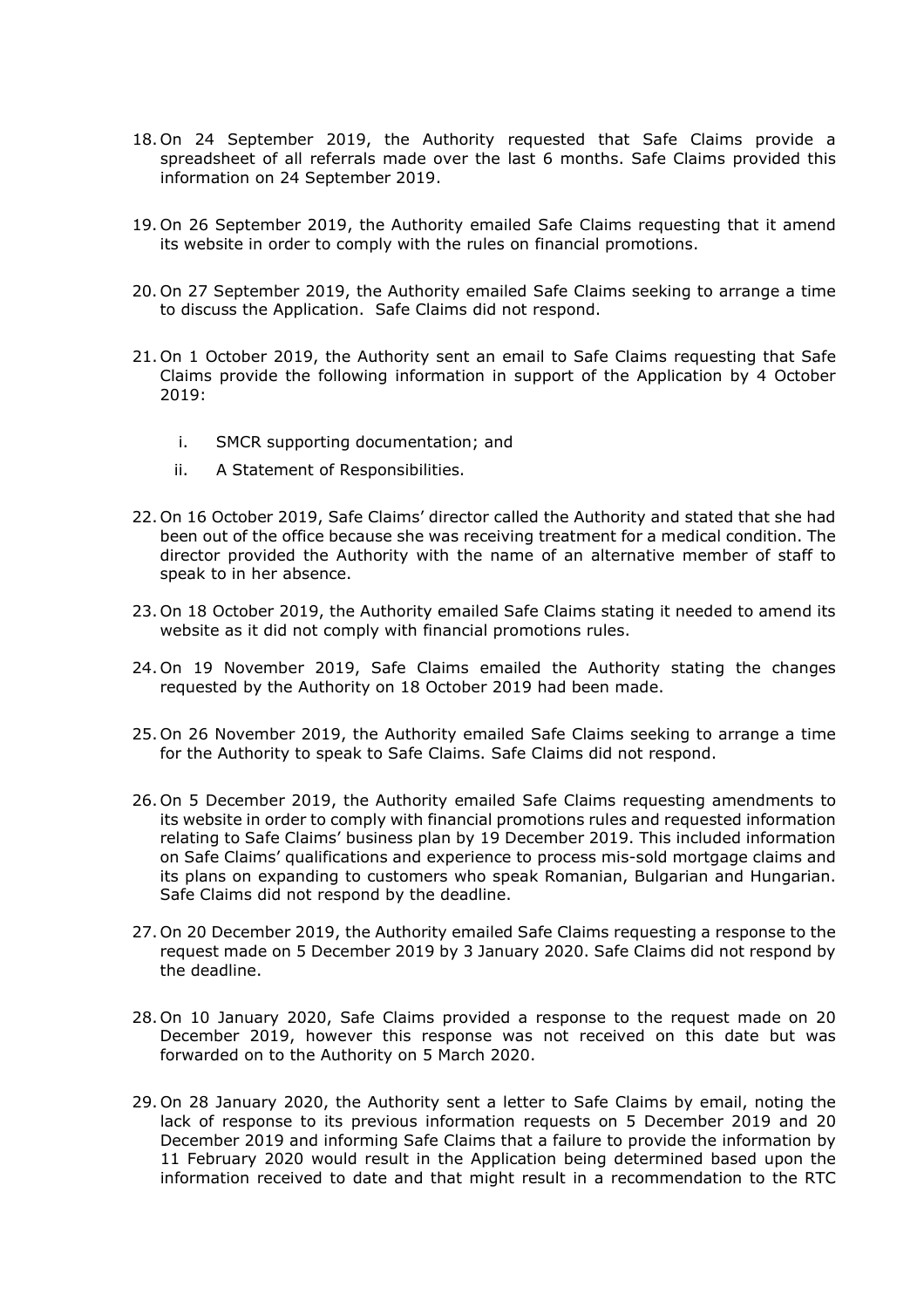that it give Safe Claims a Warning Notice proposing to refuse the Application. Safe Claims failed to provide the information by 11 February 2020.

- 30. On 27 February 2020, the Authority sent a second letter to Safe Claims by email and recorded delivery, noting the lack of response to its previous information requests on 5 December 2019 and 20 December 2019 and informing Safe Claims that a failure to provide the information by 12 March 2020 would result in the Application being determined based upon the information received to date and that might result in a recommendation to the RTC that it give Safe Claims a Warning Notice proposing to refuse the Application. Safe Claims was given ten business days to provide the information requested. It had attempted to provide a response on 10 January 2020 but the Authority received the response on 5 March 2020. Safe Claims stated that the amendments to its website had been made in relation to financial promotions. Safe Claims also provided some comments on its business plan with regards to its work on mis-sold mortgage claims and expansion to customers who speak Romanian, Bulgarian and Hungarian.
- 31. On 10 March 2020, the Authority sent a further email to Safe Claims stating its response was not substantive. The Authority requested the following:
	- i. further amendments to Safe Claims' website in order to comply with financial promotions rules;
	- ii. further information in relation to Safe Claims' work on mis-sold mortgage claims in its business plan; and
	- iii. SMCR supporting documentation and a Statement of Responsibilities.
- 32. On 13 March 2020, Safe Claims responded stating that the amendments to its website had been completed and clarified its position on its work on mis-sold mortgage claims in its business plan. Safe Claims stated that it would provide SMCR supporting documentation and a Statement of Responsibilities in a separate email. The Authority replied on the same day seeking confirmation by 27 March 2020 as to how it could be satisfied going forwards that Safe Claims would respond promptly to the Authority's requests for information. Safe Claims did not respond by the deadline.
- 33. On 6 April 2020, the Authority emailed Safe Claims noting that Safe Claims had not responded to its email dated 13 March 2020. The Authority requested that Safe Claims contact the Authority by 11 April 2020.
- 34. On 19 June 2020, the Authority attempted to call Safe Claims but the call was not answered and so the Authority sent a further email to Safe Claims noting that it had still not responded to its email dated 13 March 2020. The Authority requested that Safe Claims respond by 27 June 2020. Safe Claims did not respond to the email.
- 35. On 26 June 2020, the Authority attempted to call Safe Claims but the call was not answered.
- 36. On 7 July 2020, the Authority attempted to call Safe Claims but the call was not answered and a voicemail message was left asking Safe Claims to contact the Authority.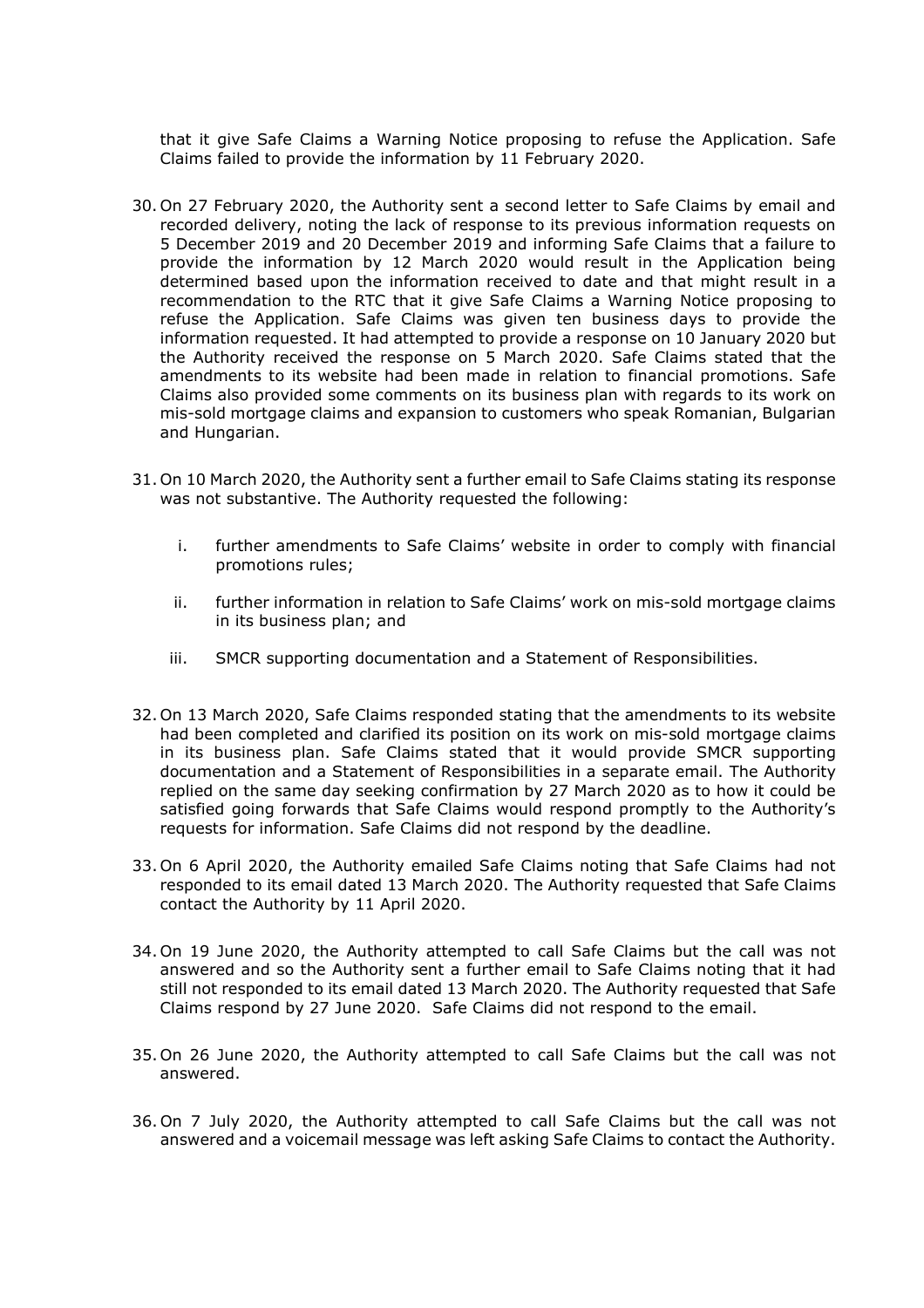- 37. On 14 July 2020, the Authority sent a letter to Safe Claims by email and recorded delivery, noting the lack of response to its previous information requests on 13 March 2020, 6 April 2020 and 19 June 2020 and informing Safe Claims that a failure to provide the outstanding information by 28 July 2020 would result in the Application being determined based upon the information received to date and that might result in a recommendation to the RTC that it give Safe Claims a Warning Notice proposing to refuse the Application.
- 38.Safe Claims failed to provide the outstanding information by 28 July 2020.
- 39.Between 25 November 2020 and 11 January 2021, the Authority attempted to contact Safe Claims' director to confirm that the director had recovered from the treatment mentioned at paragraph 22 and that Safe Claims still intended to pursue the Application. During this period, the Authority sent Safe Claims 7 emails and made 8 calls to ascertain this information. On 2 December 2020, the Authority managed to contact Safe Claims' director by telephone and on that call the director confirmed that she was in good health and indicated that Safe Claims would look to withdraw the Application due to issues with Safe Claims' business. On 10 December 2020, Safe Claims requested further guidance on winding down the business. Despite the Authority providing this guidance, the Authority did not receive confirmation from Safe Claims as to whether it would be progressing or withdrawing the Application. Safe Claims failed to respond to four further attempted communications to confirm its position.

## **IMPACT ON THRESHOLD CONDITIONS**

- 40. The regulatory provisions relevant to this Decision Notice are referred to in Annex A.
- 41.Safe Claims has failed to respond to 14 separate requests for the provision of information considered by the Authority to be necessary to allow the Application to be determined. The final request gave Safe Claims 10 business days to respond, and included a statement to the effect that Safe Claims must contact the Authority, or the Authority would recommend to the RTC that Safe Claims receives a Warning Notice.
- 42. The Authority has therefore determined the Application based upon the information received to date, in circumstances where its requests for information have not been met. Having reviewed that information, the Authority cannot ensure that Safe Claims satisfies, and will continue to satisfy, the threshold conditions.
- 43.Authorised firms (and those seeking authorisation) are expected to engage with the Authority in an open and cooperative way. The failure to provide the requested information raises concerns that Safe Claims would fail to do so if the Application were to be granted.
- 44. The failure to provide the information raises concerns as to whether Safe Claims:
	- a. can be effectively supervised by the Authority as required by threshold condition 2C;
	- b. has appropriate human resources, given Safe Claims' failure to provide the Authority with the requested information as required by threshold condition 2D; and
	- c. will conduct its business with integrity and in compliance with proper standards as required by threshold condition 2E.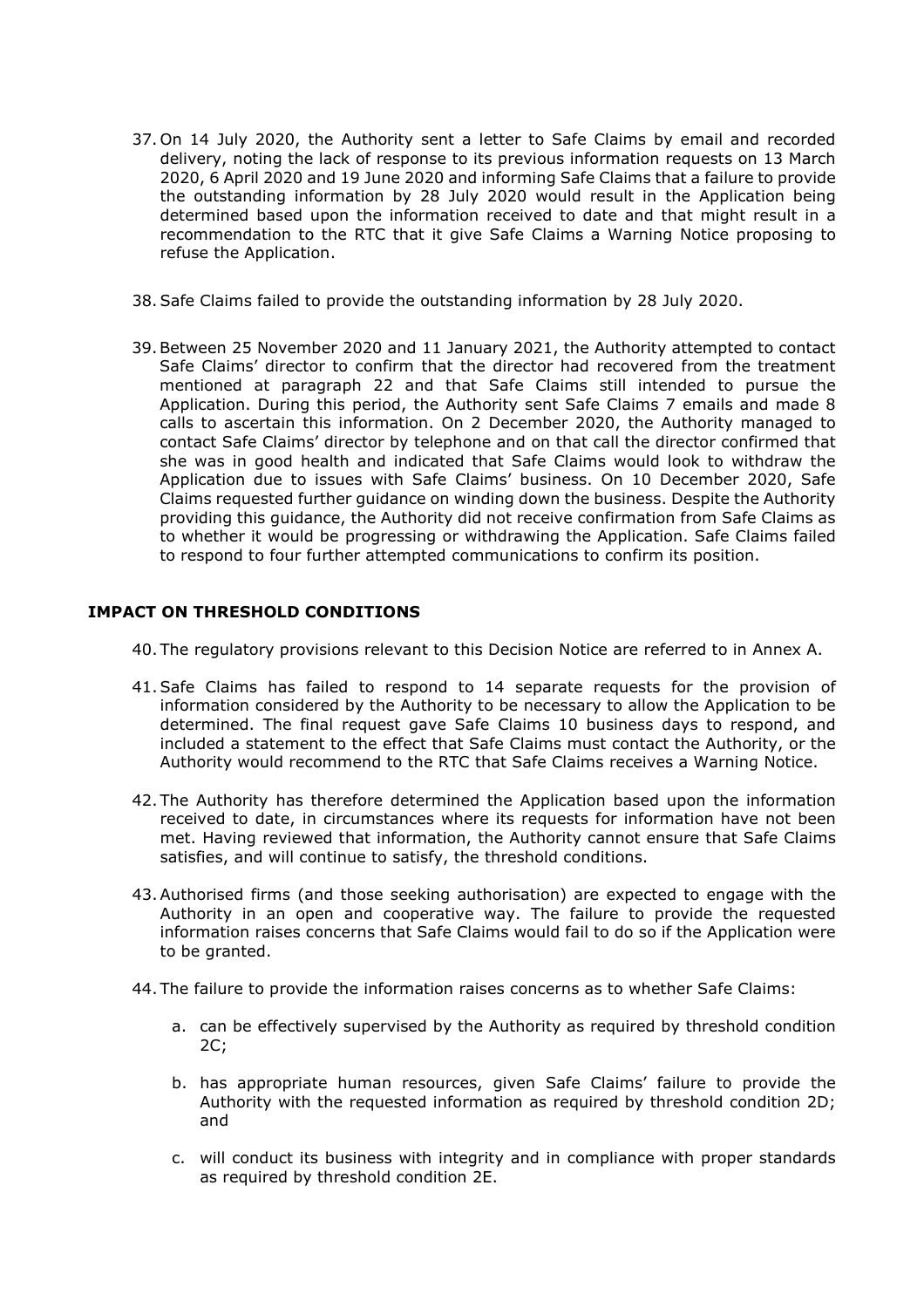## **IMPORTANT NOTICES**

45. This Final Notice is given under section 390(1) of the Act.

#### **Publication**

- 46.Sections 391(4), 391(6) and 391(7) of the Act apply to the publication of information about the matter to which this Notice relates. Under those provisions, the Authority must publish such information about the matter to which this Notice relates as the Authority considers appropriate. The information may be published in such manner as the Authority considers appropriate. However, the Authority may not publish information if such publication would, in the opinion of the Authority, be unfair to you or prejudicial to the interests of consumers or detrimental to the stability of the UK financial system.
- 47. The Authority intends to publish such information about the matter to which this Final Notice relates as it considers appropriate.

#### **Authority contacts**

48. For more information concerning this matter generally, contact Tina Archer, Manager, Claims Management Department at the Authority (direct line: 020 7066 9188 / email: tina.archer@fca.org.uk).

**Karen Avis on behalf of the Regulatory Transactions Committee**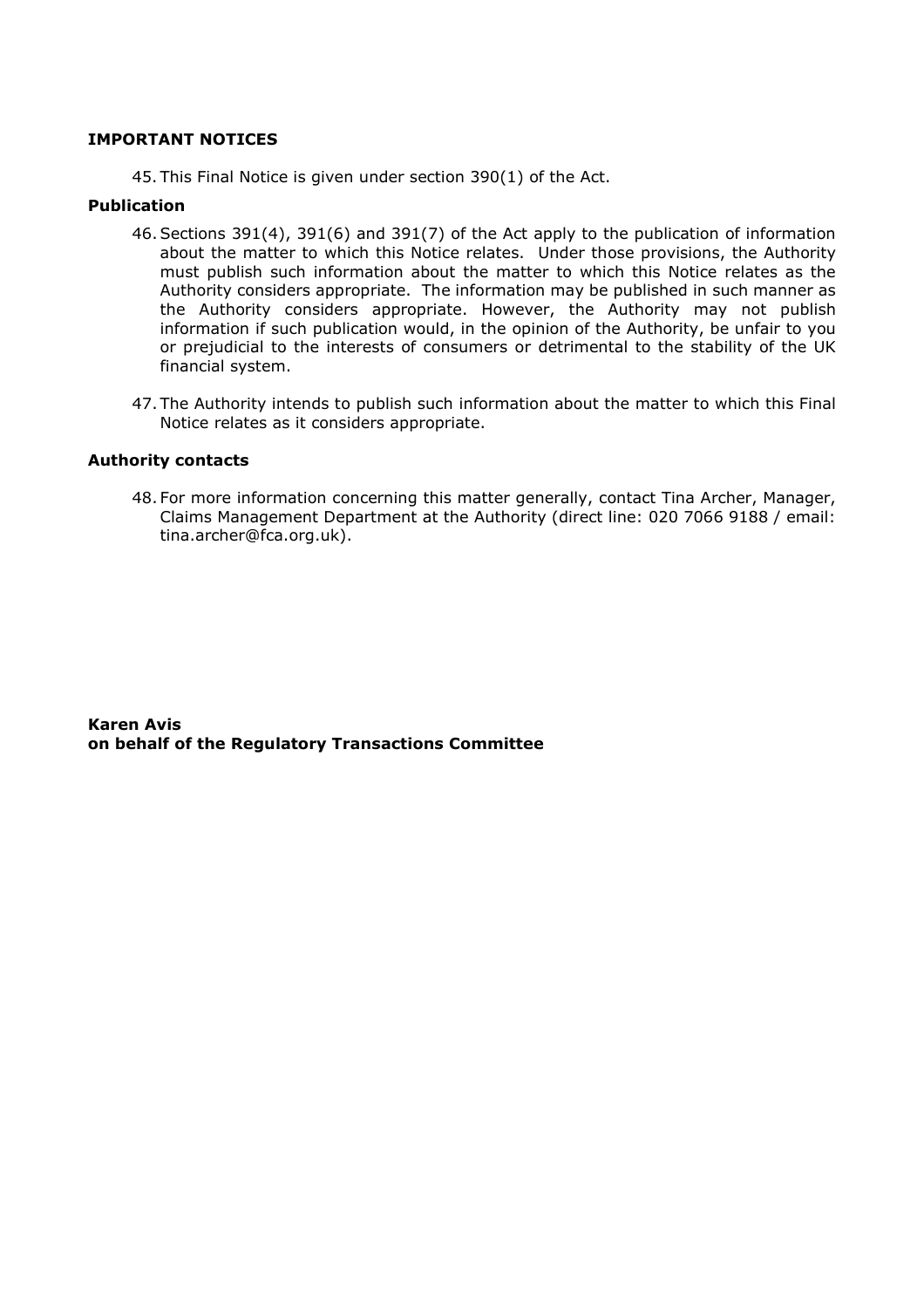## **ANNEX A – REGULATORY PROVISIONS RELEVANT TO THIS FINAL NOTICE**

### **Relevant Statutory Provisions**

- 1. Section 55A(1) of the Act provides for an application for permission to carry on one or more regulated activities to be made to the appropriate regulator. Section 55A(2) defines the "appropriate regulator" for different applications.
- 2. Section 55B(3) of the Act provides that, in giving or varying permission, imposing or varying a requirement, or giving consent, under any provision of Part 4A of the Act, each regulator must ensure that the person concerned will satisfy, and continue to satisfy, in relation to all of the regulated activities for which the person has or will have permission, the threshold conditions for which that regulator is responsible.
- 3. The threshold conditions are set out in Schedule 6 of the Act. In brief, the threshold conditions relate to:
	- (1) Threshold condition 2B: Location of offices
	- (2) Threshold condition 2C: Effective supervision
	- (3) Threshold condition 2D: Appropriate resources
	- (4) Threshold condition 2E: Suitability
	- (5) Threshold condition 2F: Business model

## **Relevant provisions of the Authority's Handbook**

- 4. In exercising its powers in relation to the granting of a Part 4A permission, the Authority must have regard to guidance published in the Authority's Handbook, including the part entitled Threshold Conditions ("COND"). The main considerations in relation to the action specified are set out below.
- 5. COND 1.3.2G(2) states that, in relation to threshold conditions 2D to 2F, the Authority will consider whether a firm is ready, willing and organised to comply on a continuing basis with the requirements and standards under the regulatory system which will apply to the firm if it is granted Part 4A permission.
- 6. COND 1.3.3AG provides that, in determining the weight to be given to any relevant matter, the Authority will consider its significance in relation to the regulated activities for which the firm has, or will have, permission in the context of its ability to supervise the firm adequately, having regard to the Authority's statutory objectives. In this context, a series of matters may be significant when taken together, even though each of them in isolation might not give serious cause for concern.
- 7. COND 1.3.3BG provides that, in determining whether the firm will satisfy, and continue to satisfy, the Authority threshold conditions, the Authority will have regard to all relevant matters, whether arising in the United Kingdom or elsewhere.